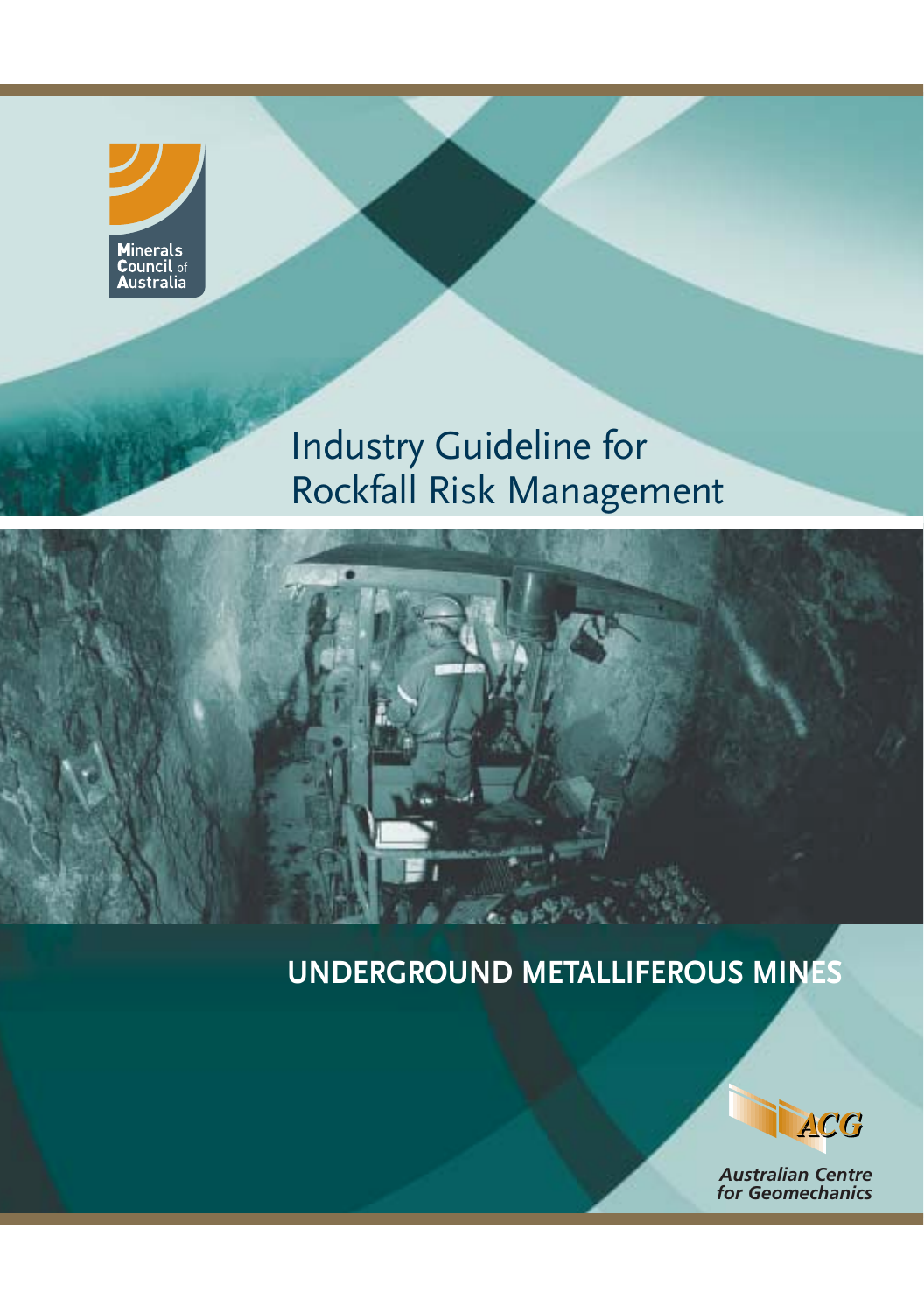# Safety and Health vision "An Australian minerals industry free of fatalities, injuries and diseases."

# Safety and Health beliefs

- All fatalities, injuries and diseases are preventable.
- No task is so important that it cannot be done safely.
- All hazards can be identified and their risks managed.
- Everyone has a personal responsibility for the safety and health of themselves and others.
- Safety and health performance can always improve.

# **Safety** awareness

"The state of mind where we are constantly aware of the possibility of injury and act accordingly at all times."

Cover photographs courtesy of Newmont Australia Ltd, Bendigo Mining, George Fisher Mine and Kanowna Belle Gold Mine.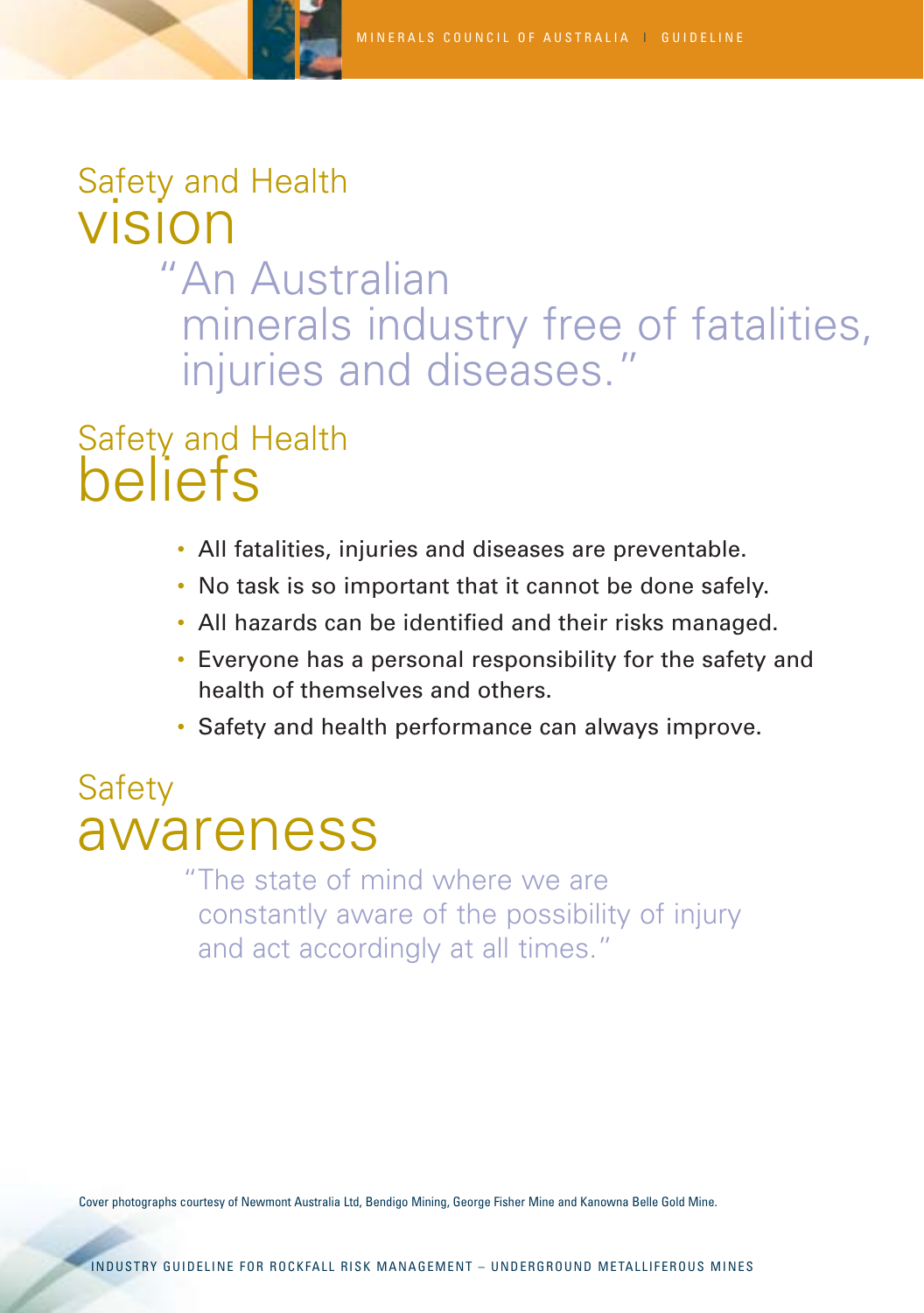

# **INTRODUCTION**

## **ROCKFALL: "AN UNCONTROLLED FALL (DETACHMENT OR EJECTION) OF GROUND OF ANY SIZE THAT CAUSES (OR POTENTIALLY CAUSES) INJURY OR DAMAGE."**

Rockfalls are a major hazard in underground mines, with consequences ranging from insignificant to catastrophic (fatalities). The risk to personnel and damage associated with rockfalls must therefore be managed. In particular, a step improvement in the overall safety record of the Australian mining industry will result from the elimination of rockfall injuries and fatalities.

This "Guideline for the Management of Rockfalls" aims at standardising the processes supporting mines' site specific systems and procedures for the management of rockfall risks. The guideline itself has been developed as a process illustrated by the flowchart in Figure 1. An effective rockfall management process must rely on an implementation strategy supported by all levels of the organisation, from top company executives to mine workers.

This guideline may be a component, or serve as the basis for a ground control management plan. It relies on techniques and methods that are seen as good practices in ground control.

# **CONTENTS**

| 1 <sub>1</sub> |     |                                           |  |
|----------------|-----|-------------------------------------------|--|
| 2.             |     |                                           |  |
| 3.             |     |                                           |  |
| $\mathbf{4}$   |     | <b>IDENTIFICATION OF ROCKFALL HAZARDS</b> |  |
|                | 4.1 |                                           |  |
|                | 4.2 |                                           |  |
| 5.             |     |                                           |  |
|                | 5.1 |                                           |  |
|                | 5.2 |                                           |  |
| 6.             |     |                                           |  |
|                | 6.1 |                                           |  |
|                | 6.2 |                                           |  |
| $\overline{7}$ |     |                                           |  |
| 8              |     |                                           |  |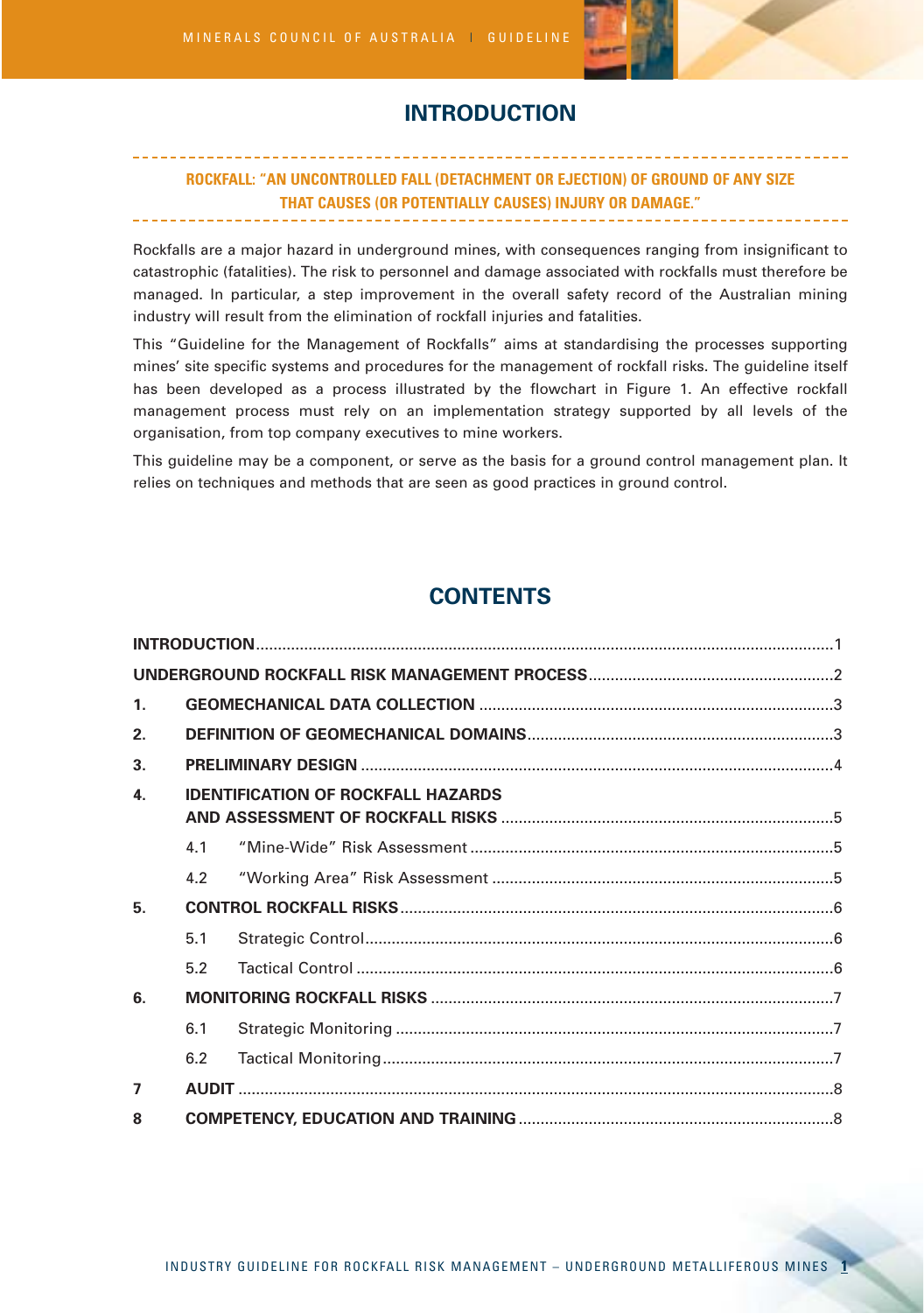

# **UNDERGROUND ROCKFALL RISK MANAGEMENT PROCESS**



**Figure 1. Flowchart illustrating the Rockfall Risk Management process for Underground Metalliferrous Mines. Step 7 "Audit" and Step 8 "Competency, Education and Training" can be undertaken at any stage of the process. For clarity of the presentation, these two steps have been listed outside the process framework**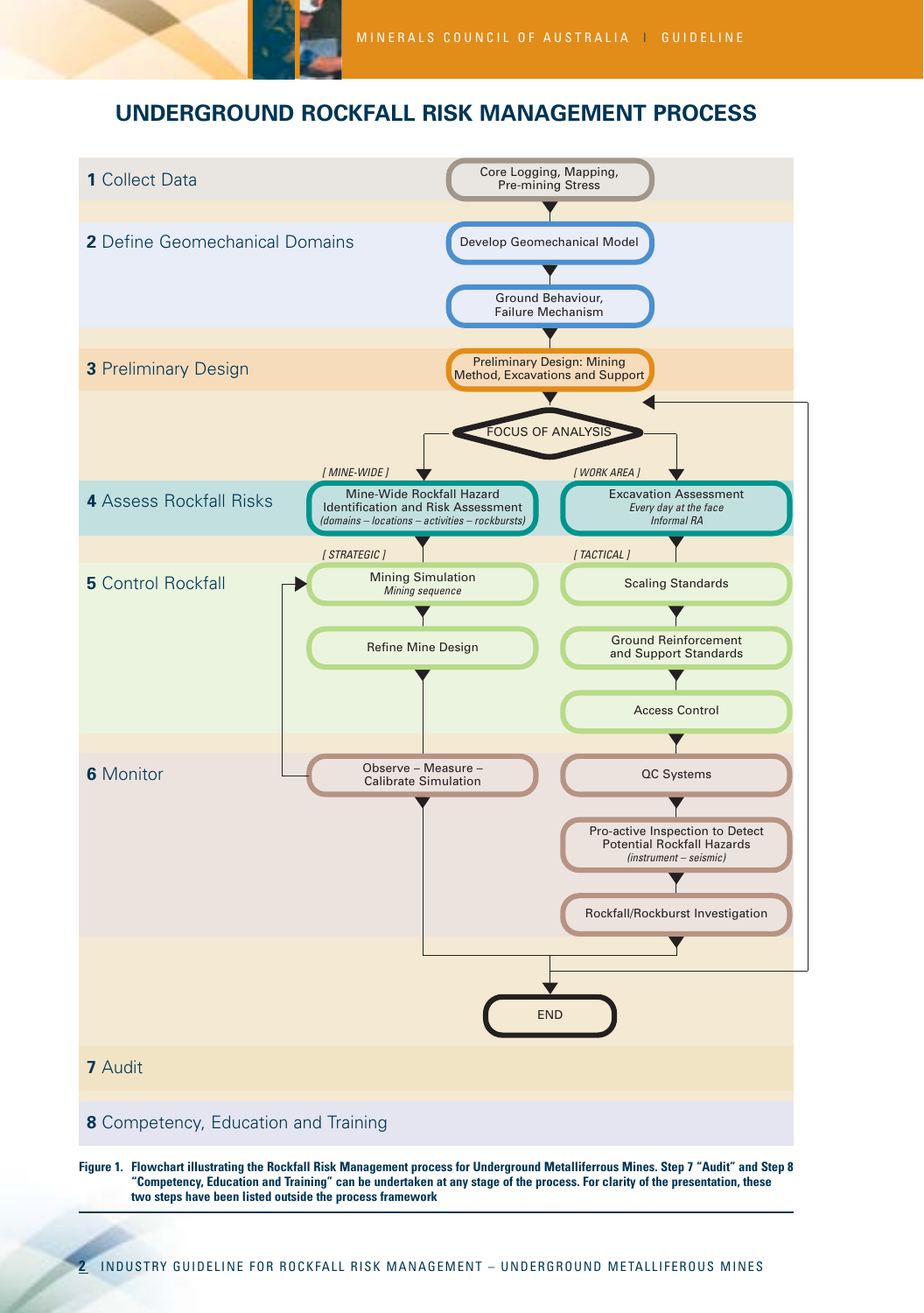#### MINERALS COUNCIL OF AUSTRALIA | GUIDELINE







# 1. Geomechanical Data Collection

**Geomechanical** Data Collection

Geomechanics field investigations, of a representative coverage, are required to understand ground conditions and identify rockfall hazards and appropriate controls throughout the mine.

#### Processes

- Log geotechnically diamond drill core
- Map geological structures, from underground or surface exposures
- Determine intact rock properties
- Characterise rock masses using classification systems
- Assess pre-mining stress
- Assess hydrological influence
- Assess regional geotechnical information

#### Timing

Undertake processes from pre-feasibility onwards and into mine operation. Some data may be extracted during the exploration stage.

#### **Documents**

- 3D geological model, including characteristics of major geological discontinuities, lithology, weathering, etc.
- Database of Rock Quality Designation (RQD) and/or linear fracture frequency
- Database of rock mass classification, structural data and/or structures shown on mine plans, stereonets
- Intact rock properties
- Magnitude and orientation of major, intermediate and minor pre-mining stresses, including depth gradient
- Hydrology reviews/studies
- Regional geotechnical data

# 2. Definition of Geomechanical Domains

Geomechanical domains are defined based on geomechanical characteristics, estimated or measured pre-mining stress levels and structural influence. The mine is divided into areas of expected similar ground behaviour.

#### Processes

- Develop a geomechanical model of the mine and define geomechanical domains
- Assess the overall rock mass response to mining, seismic versus non-seismic, time dependant, highly deformable, etc.
- Catalogue typical ground behaviour categories including potential failure mechanisms

Timing<br>Undertake processes from pre-feasibility onwards and into mine operation.

- Description of the geomechanical model of the mine, comprising the geomechanical data collected in Step 1
- Geomechanical domains clearly identified and justified with relevant information on expected ground behaviour within each domain
- Catalogue of probable ground behaviour (failure mechanisms) with key features and hazards clearly identified which may include photos and sketches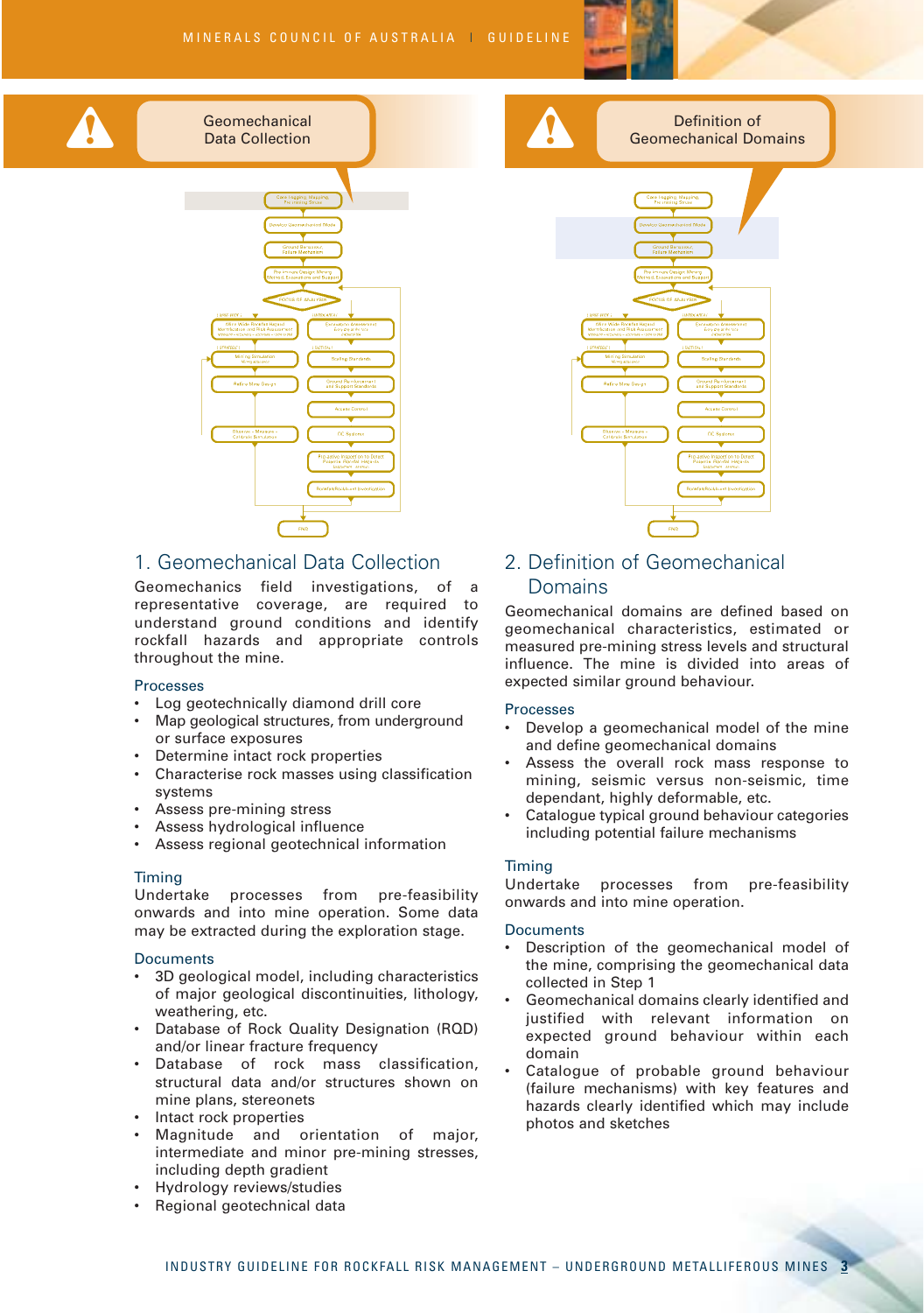



### Preliminary Design



### 3. Preliminary Design

A mining method and development layout suitable to the expected ground behaviour and production requirement are selected. Excavation design parameters such as size, shape and ground control methods are defined.

#### Processes

- Select suitable mining methods, including fill requirements
- Determine optimum excavation size, shapes and orientation, for all types of excavations, major access and infrastructure, drives, crosscuts, intersections, stopes, etc., within each domain and stress regime
- Assess methods for controlling overbreak, control blasting of the excavation perimeter
- Define ground control requirement including length and displacement demand, for each type of excavation, location and ground behaviour, as catalogued. This will be based on recognised and appropriate design approaches
- Select the most appropriate reinforcement and surface support system based on assessed demand, equipment available, frequency of travel, longevity of the excavation equipment and personnel exposure during installation, anticipated stress changes (increase or decrease), need for corrosion resistance, etc., for each excavation type and ground behaviour as catalogued
- Perform ground reinforcement and support design analysis

#### Timing

Start during the scoping or pre-feasibility study to be completed before the start of production. Once in production, update periodically or when there is a significant change in operations.

- Mining method selection criteria, including fill requirement
- Overbreak control method(s)
- Report on excavation size, shape and orientation analysis, including ground reinforcement and support requirement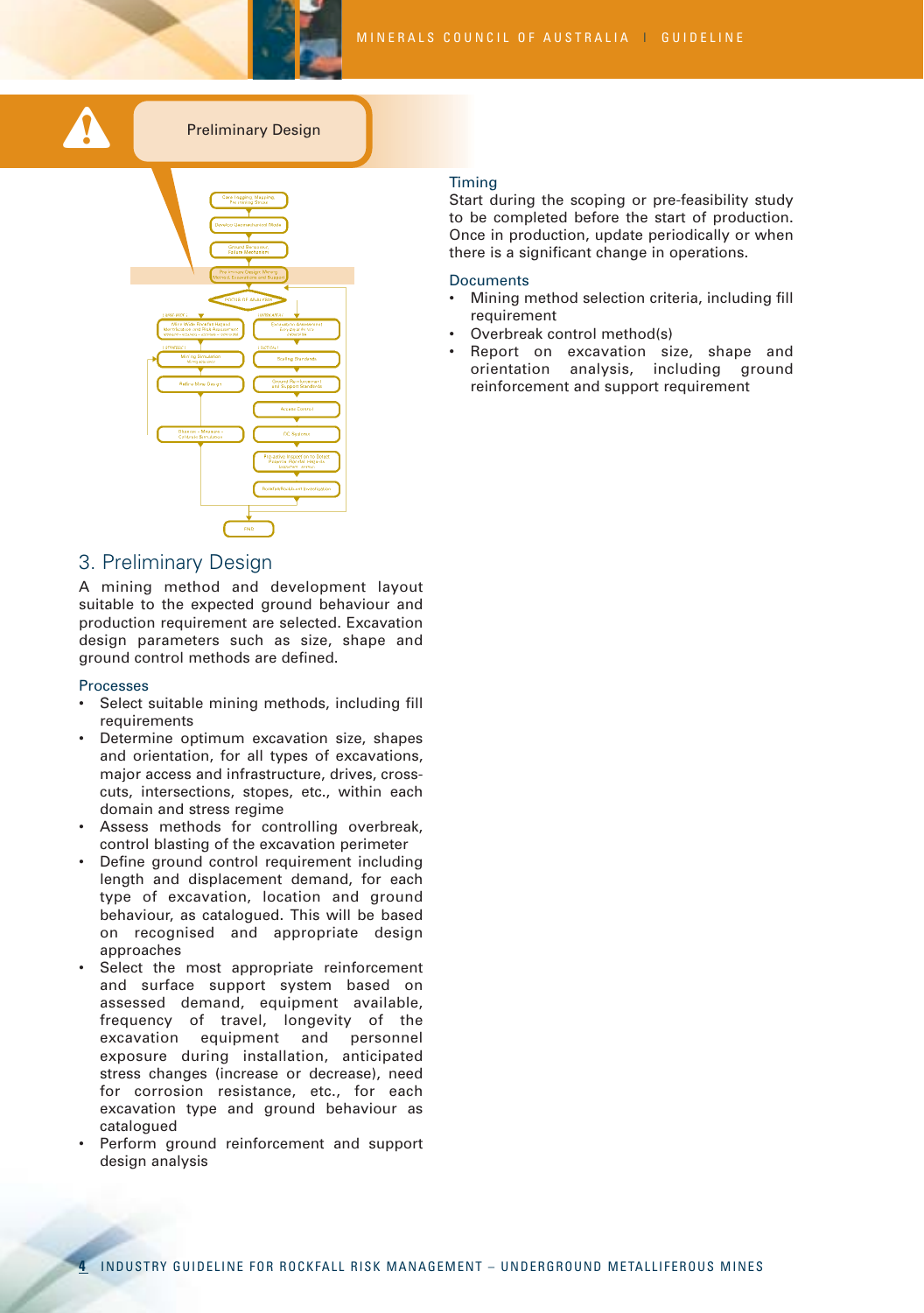

Identification of Rockfall Hazards and Assessment of nRockfall Risks



# 4. Identification of Rockfall Hazards and Assessment of Rockfall Risks

The risk of rockfall is formally assessed on a mine-wide scale, leading to the implementation of strategic controls as well as on a specific work area scale, leading to the implementation of tactical controls. The level of residual risk deemed tolerable by the organisation must be clearly defined.

### **4.1 MINE-WIDE RISK ASSESSMENT**

#### Processes

- Identify potential for major mine collapse
- Identify locations and activities where the rockfall risk is high
- Perform risk assessment, using standard techniques, for all significant rockfall hazards and implement action plan

#### Timing

High level assessment before mine development starts. During mining, formal risk assessments to be performed at regular intervals and when there is a significant change in operations.

#### **Documents**

- Tolerable level of residual risks to personnel
- Risk assessment document
- Communication to personnel

### **4.2 WORKING AREA RISK ASSESSMENT**

#### **Processes**

- Develop and implement heading, or work area assessment process including:
	- Identify ground behaviour category according to catalogue
	- ldentify ground related hazards
	- Identify how these hazards will be controlled
	- If required, notify supervisor and/or other relevant personnel and document

#### Timing

Apply standard procedure for assessing the ground every time anyone is entering a work area.

- Standard procedure for entering and working/operating in work areas
- Where relevant, in particular in areas with no surface support, excavation assessment forms could be used by underground personnel and routed to geomechanics office
- Communication system for unusual events or ground control issues
- Field book describing generic ground behaviour and rockfall hazards
- Where required, hazard plans of work area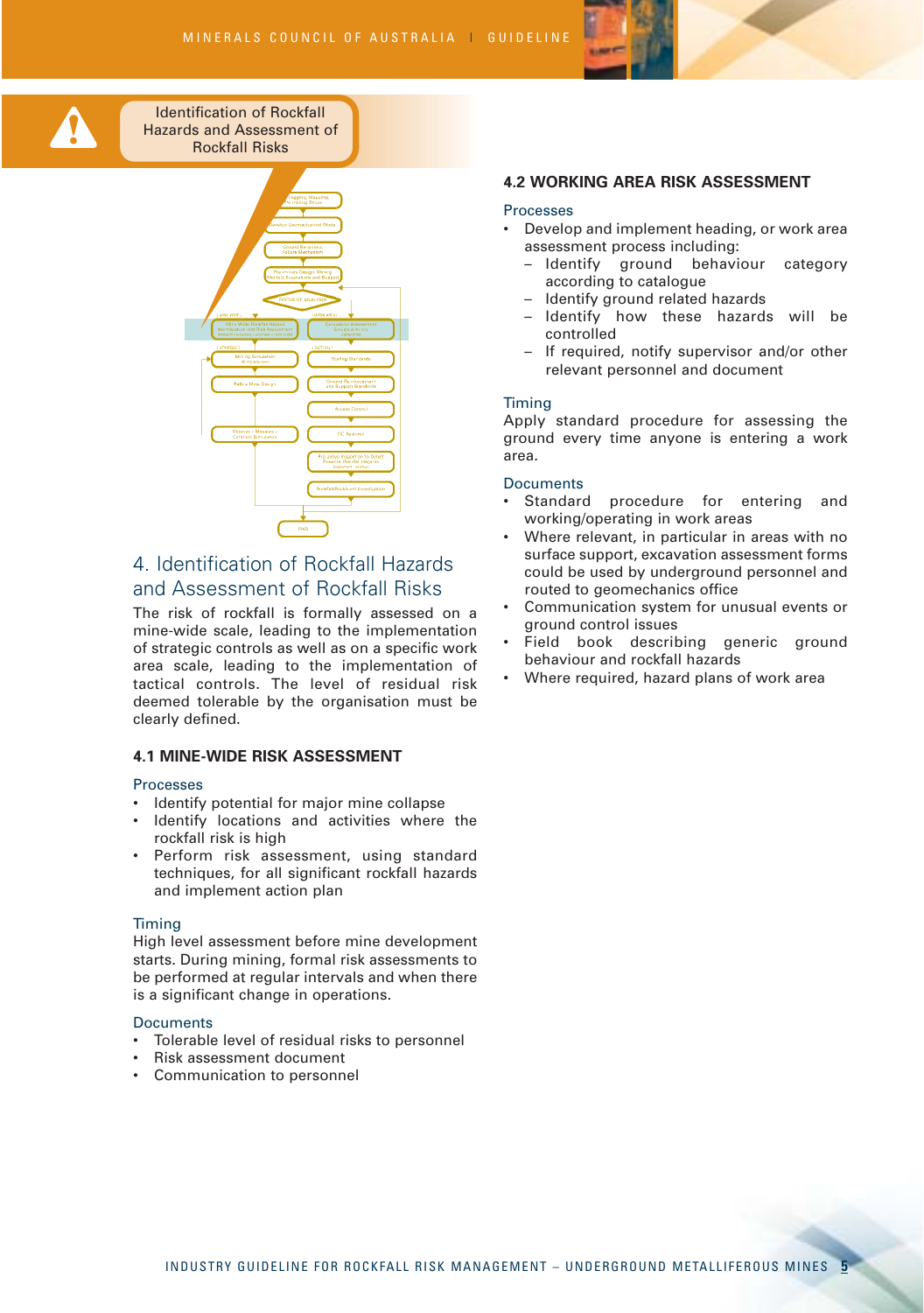



#### Processes

• Scaling standards

**5.2 TACTICAL CONTROL** 

- Develop and implement a standard procedure for hand scaling, including an auditable check scaling management system. All active areas of the mine that are not surface supported must be check scaled periodically on the basis of a risk assessment
- Develop and implement a standard procedure for mechanised scaling
- Ground reinforcement and support standards
	- Develop and implement ground support standard installation procedures
	- Develop and implement a procedure for deviation from standard ground support, when unusual, or uncatalogued, ground behaviour is encountered
	- Define approach for rehabilitation of ground support, based on risk assessment
- Access control
	- Develop a standard procedure for controlling the entry of personnel to areas where exposure to rockfall hazards is higher than normal conditions

#### Timing

Before mine development starts and update periodically, or when there is a significant change in operations.

#### **Documents**

- Scaling standards
	- Hand scaling standard procedure, including check scaling management system
	- Mechanised scaling standard procedure
	- Safe work instructions for hand and mechanised scaling
	- Ground reinforcement and support standards
	- Ground reinforcement and support standards
	- Safe work instructions for ground reinforcement and support
	- Deviation from ground reinforcement and support standard
	- Access control
	- Access control standard

## 5. Control Rockfall Risks

The risk of rockfall is strategically controlled at the mine-wide scale by eliminating, modifying or monitoring the hazard and reducing it to a tolerable level. At the work area scale, the risk is controlled tactically by modifying, monitoring and protecting.

### **5.1 STRATEGIC CONTROL**

#### Processes

- Optimise mining strategy and regional mine support using relevant simulation models (stress, personnel exposure) to minimise rockfall risks and to reduce likelihood and/or exposure
- Refine and modify preliminary design including extraction sequence, stope and pillar dimensions, fill, automation, mine layout, etc., based on simulations

#### Timing

Undertake processes from pre-feasibility onwards and into mine operation.

- Report on simulations, eg., numerical modelling analysis, including possible recommendations for changes in design
- Benchmark good practices when considering changes in design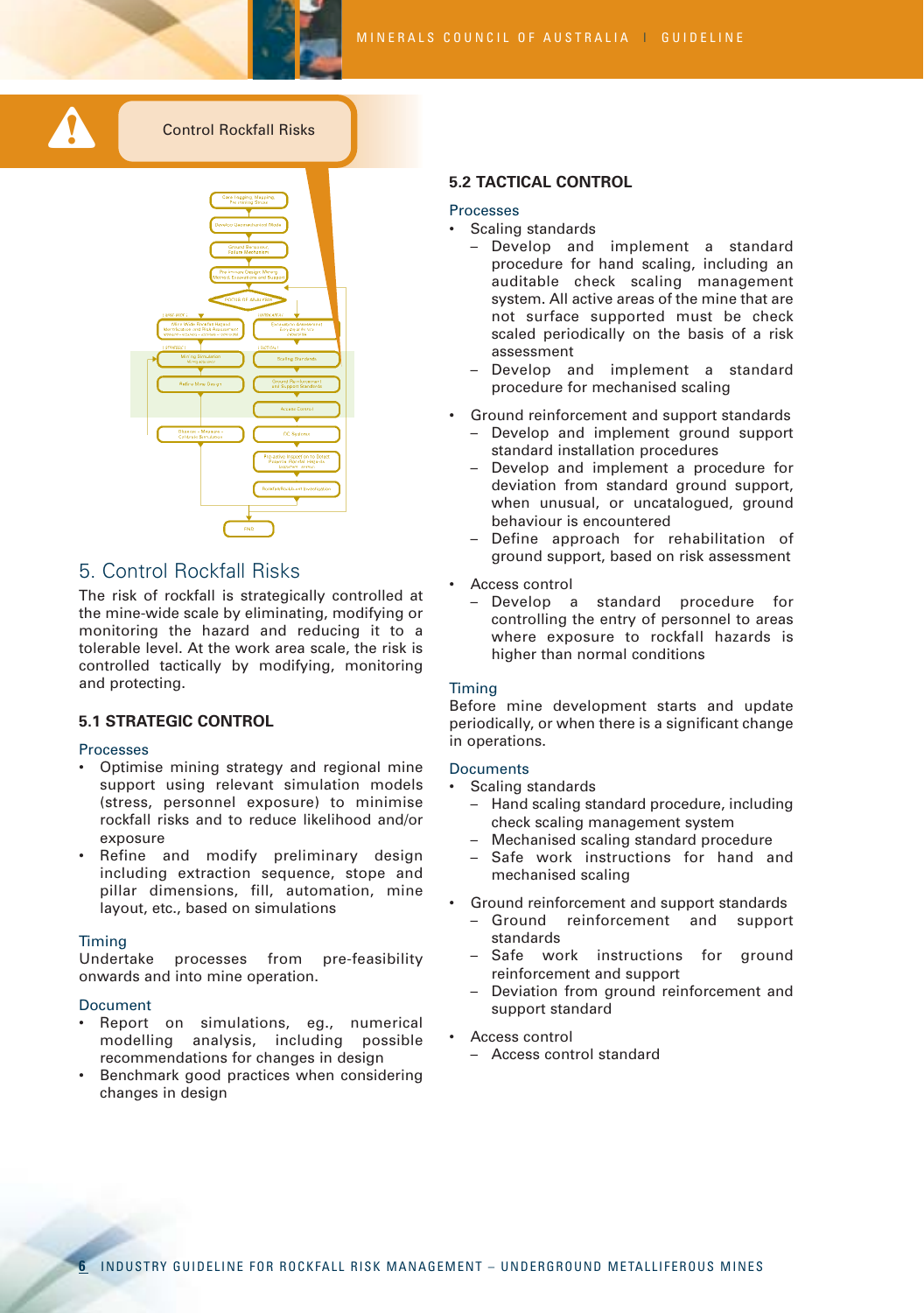

Monitoring Rockfall Risks



# 6. Monitoring Rockfall Risks

Monitoring may be used strategically as a feedback step in the design process or tactically as a warning system to control hazards or simply as a tool for quality control.

### **6.1 STRATEGIC MONITORING**

#### Processes

- Observe and monitor stress change, rock mass deformation, seismicity, excavation volume/profile, reinforcement deformation, etc., to assess and document rock mass response to mining
- Compare encountered and predicted ground conditions and support performance. Analyse monitoring data and calibrate models, simulations and designs

#### Timing

During mine development and operation.

#### **Documents**

- Filing system or database of underground observations with possible use of data visualisation techniques
- Rock mass monitoring records and analysis

#### **6.2 TACTICAL MONITORING**

#### **Processes**

- Quality Control (QC) system
	- Implement a QC system for all reinforcement and support systems used (supply, testing, training, installation procedure, etc.) to ensure complete adherence to ground support standard
- Pro-active inspection to detect potential rockfall hazards
	- Perform systematic inspections periodically, for rockfall hazard identification and rehabilitation requirements, including assessment of the adequacy of ground reinforcement and support
	- Develop and implement a procedure which may involve report cards or white board posting, shift change discussions, etc., to communicate signs of potential rockfall hazards including rock noise, seismic data, ground movement, support deterioration, etc.
	- Monitor rock mass, using geotechnical instrumentation "as a warning system" and assess changes in rockfall hazards such as stress change, deformation, seismicity, weathering, etc.
- Rockfall investigations, records and analysis
	- Develop a procedure to initiate an investigation and implement a risk mitigation strategy when a rockfall occurs
	- Document all rockfalls and actions taken to control exposure to a similar rockfall hazard
	- Compile, analyse and communicate rockfall reports periodically
	- Review and modify excavation design and support procedures as required

#### Timing

Prior to, and during operations and when there is a significant change in operations.

- Quality Control (QC) system
	- Manufacturer's specifications of ground reinforcement and support products
	- Standard procedures to test reinforcement component performance
	- Specifications for support and reinforcement performance
	- Criteria for triggering action plan for poor reinforcement performance
	- Test records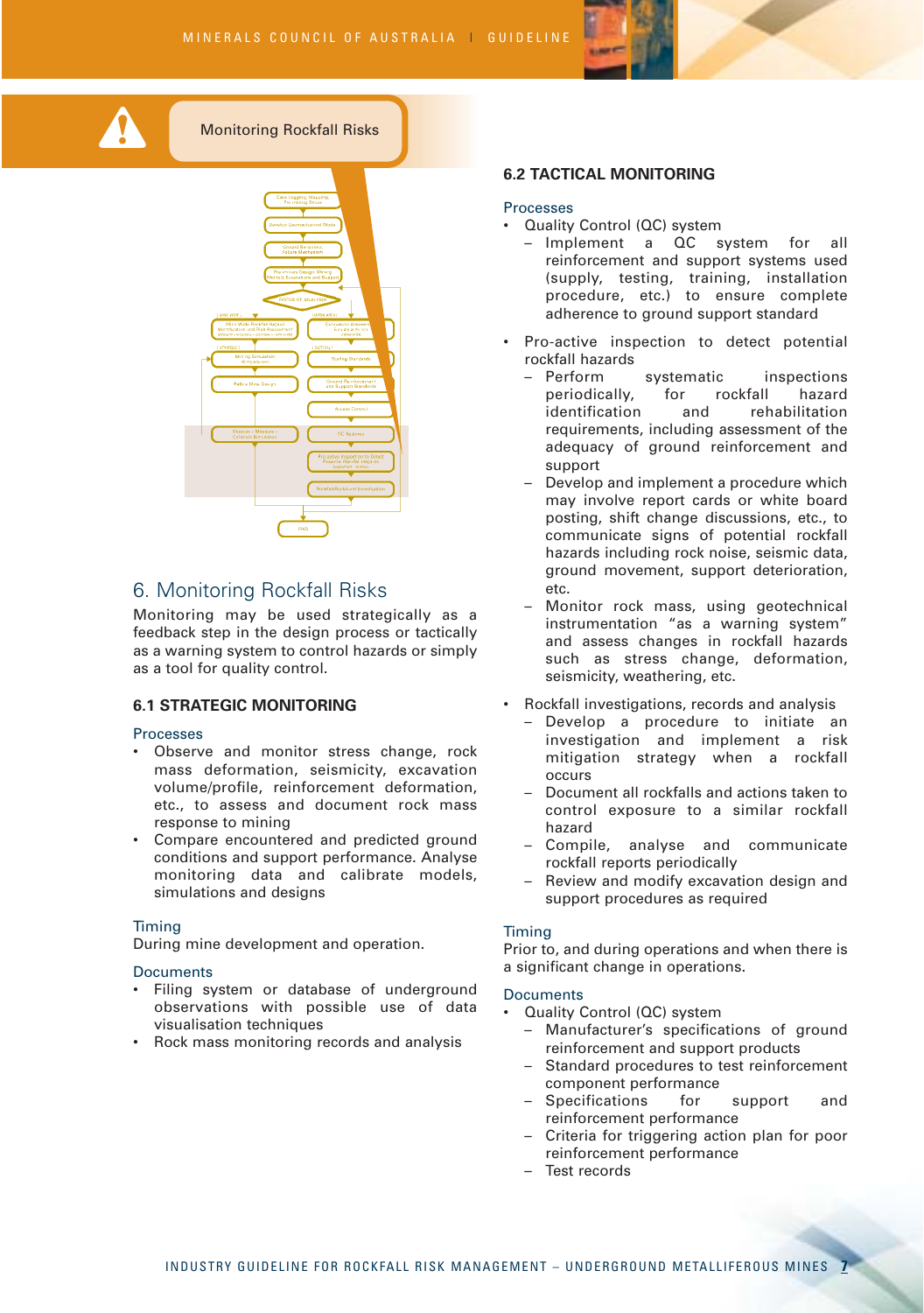

- Pro-active inspection to detect potential rockfall hazards
	- Rock mass monitoring records and analysis
	- Inspection records
	- Procedure to communicate rockfall hazards
- Rockfall investigations, records and analysis
	- Procedure to initiate rockfall investigation
	- Rockfall reports, including what could be done to avoid re-occurrence
	- Rockfall database, photos, rockfall statistics, charts, etc., posted for the workforce
	- Report "analysis of rockfalls"

# 7. Audit

Audits can be performed at any stage of the rockfall management process. An audit can be either an independent assessment or a self assessment. External or independent audits may be required at appropriate time intervals.

#### Process

- Assess the implementation of design versus practices
- Check list to assess the level of implementation of this guideline
- Audit process to evaluate the effectiveness of the systems and procedures in place for rockfall management at the mine
- Audit data, interpretations, analysis, application and design
- Audit compliance with mine standards

#### Timing

At any time during the rockfall management process.

#### **Documents**

- Check list and audit records
- Backlog list of remedial action plans and requirements

# 8. Competency, Education and Training

The definition of competency and the requirement for education and training is relevant to every step of the rockfall management process. Site specific requirements for education and training are better defined after completing a risk assessment, Step 4 of the process.

#### Processes

- Induction and workplace standards awareness training for all personnel
- Basic geotechnical training for all underground orientated staff
- Define the geomechanics competencies required to understand and identify ground hazards for each relevant job that may be exposed to potential rockfalls (e.g. ground support crews, jumbo operators, geomechanical engineers, geologists, front line supervisors, managers, etc.)
- Develop and implement training and education programs for relevant personnel to acquire the geomechanics competencies, with periodic refreshers

#### Timing

At all stages of the rockfall management process.

- Geomechanics competencies for each relevant job
- Training records and demonstration of competencies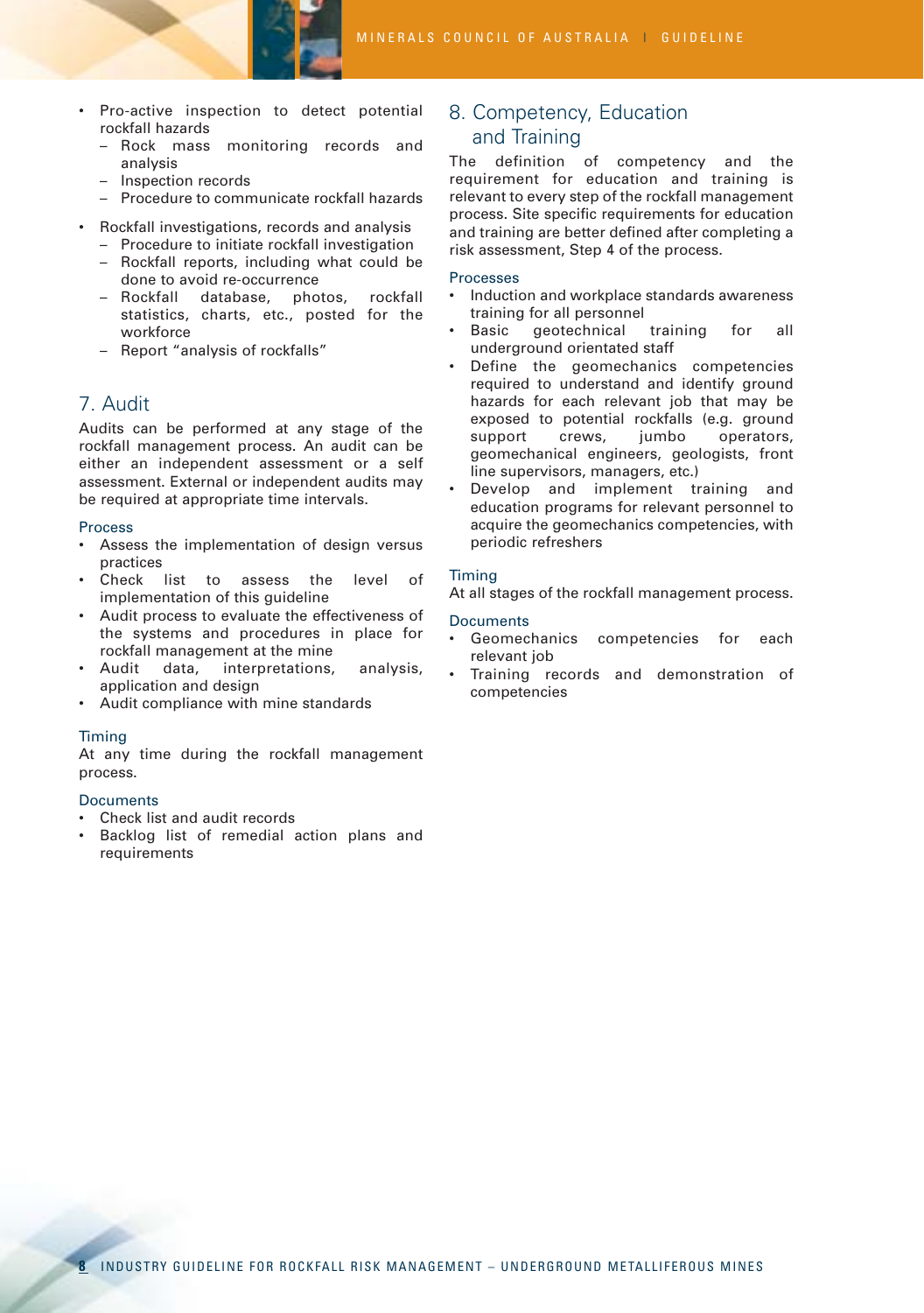

# Minerals Council of Australia Disclaimer and Copyright

The Minerals Council of Australia, and its authors, editors and other consultants accept no liability (including liability in negligence) for and gives no undertakings concerning the accuracy, completeness or fitness for the purpose of the information provided. The Minerals Council of Australia takes no responsibility for any loss or damage which the user of this publication or any third party may suffer in relying on the information provided when making a decision affecting their interests.

Before relying on the material in any important matter, users should carefully evaluate its accuracy, currency, completeness and relevance for the purposes, and should obtain any appropriate professional advice relevant to their particular circumstances.

© Minerals Council of Australia 2003. All rights reserved. No part of this publication may be reproduced in any form without the prior permission of the Minerals Council of Australia.

ISBN 909276935

Minerals Council of Australia PO Box 363 Dickson ACT 2602

Mining Industry House Mining Industry House Mining Industry House Muslim Building 216 Northbourne Avenue **44 Sydney Avenue** Braddon ACT 2612 Forrest ACT 2603

Telephone 02 6279 3600 Telephone 02 6233 0600 Facsimile 02 6279 3699 Facsimile 02 6233 0699 From November 2003:

> Internet www.minerals.org.au ABN 21 191 309 229 ACN 008 445 141

*The Industry Guideline for Rockfall Risk Management was developed by the Australian Centre for Geomechanics for the Minerals Council of Australia.*

#### **Australian Centre for Geomechanics, The University of Western Australia Disclaimer**

The information contained in this publication is for general educational and informative purposes only. Except to the extent required by law, The University of Western Australia makes no representations or warranties express or implied as to the accuracy, reliability or completeness of the information contained in this publication. To the extent permitted by law, The University of Western Australia excludes all liability for loss or damage of any kind at all (including consequential loss or damage) arising from the information in this publication or use of such information. You acknowledge that the information provided in this publication is to assist with you undertaking your own enquiries and analysis and that you should seek independent professional advice before acting in reliance on the information in this publication.